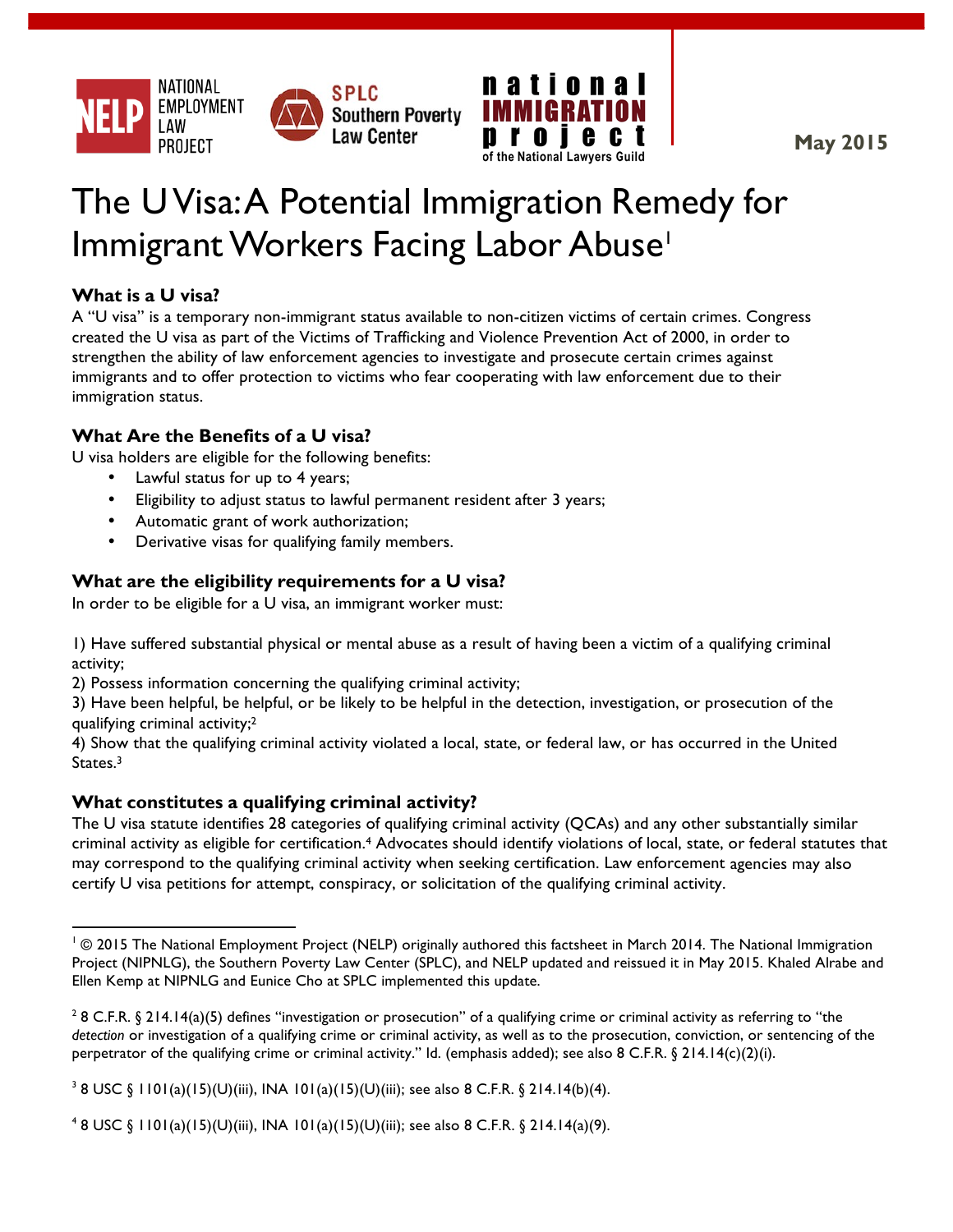#### **Qualifying crimes that constitute criminal activity include:**

Abduction Abusive sexual contact Being held hostage Blackmail Domestic violence Extortion False imprisonment Felonious assault Female genital mutilation Fraud in foreign labor contracting Incest Involuntary servitude Kidnapping Manslaughter Murder Obstruction of justice Peonage **Perjury** Prostitution Rape

Sexual assault Sexual exploitation Slave trade **Stalking Torture Trafficking** Unlawful criminal restraint Witness tampering

## **What are some examples of worker abuse that may constitute qualifying criminal activity?**

Below is a list of qualifying criminal activity and corresponding fact patterns that have received certification. Please note that statutory requirements and elements of offenses may vary by jurisdiction.

#### *Felonious Assault*

• Abusive touching, battery, beating, or use of a weapon by employer resulting in substantial mental or physical harm.

#### *Fraud in Foreign Labor Contracting*

• False representations by employers to contracted workers on conditions of employment, housing, fees to labor brokers, food and transportation, ability to work at other places of employment, and other material aspects of the work arrangement.

#### *Involuntary Servitude/Peonage/Labor Trafficking*

• Threats of physical, psychological, financial or reputational restraint or harm by employer that compels an individual to continue work;

• Threats to contact local law enforcement or immigration authorities by employer in order to compel continued work;

• Confiscation or withholding of identity documents, passports, or other travel documents by employer;

• Supporting facts could include: wage theft; inadequate food, housing, medical care or clothing; lengthy hours; verbal or physical abuse; restricted contact with others; use of locks and fences to restrict workers' mobility (see also false imprisonment/unlawful criminal restraint).5

#### *Obstruction of Justice/Perjury/Witness Tampering*

<u> 1989 - Jan Samuel Barbara, político establecido de la provincia de la provincia de la provincia de la provinci</u>

• Evidence of visa fraud, false statements in seeking certification for labor, misuse of visas by employer; fraudulent wage and hour records;

• Instructions to lie to law enforcement investigations by employer;

• Intimidation of workers who seek to comply with law enforcement investigations or affirmative complaints against an employer, including threats to contact local law enforcement or immigration authorities.<sup>6</sup>

#### *Abusive Sexual Contact/Rape/Sexual Assault/Sexual Exploitation*

• Unwelcome sexual contact, rape, assault, or exploitation by co-workers, employers, or clients.

 $^5$  Involuntary servitude includes a condition of servitude induced by any scheme "intended to cause a person to believe that, if the person did not enter into or continue in such condition, that person or another person would suffer serious harm or physical restraint; . . . or the abuse or threatened abuse of the legal process." 22 U.S.C. § 7102(6). See also 18 U.S.C. §§ 1589(c)(1)-(2) (definition of serious harm and abuse of the law or legal process).

 $6$  8 C.F.R. § 214.14(a)(14)(ii) specifies that a petitioner may be considered a victim of the crimes of witness tampering, obstruction of justice, or perjury if s/he has been directly and proximately harmed by the perpetrator, and if there are reasonable grounds to conclude that the perpetrator committed the crime as a means to avoid or frustrate investigation or prosecution for other criminal activity, or to further abuse, undue control, or exploitation through manipulation of the legal system.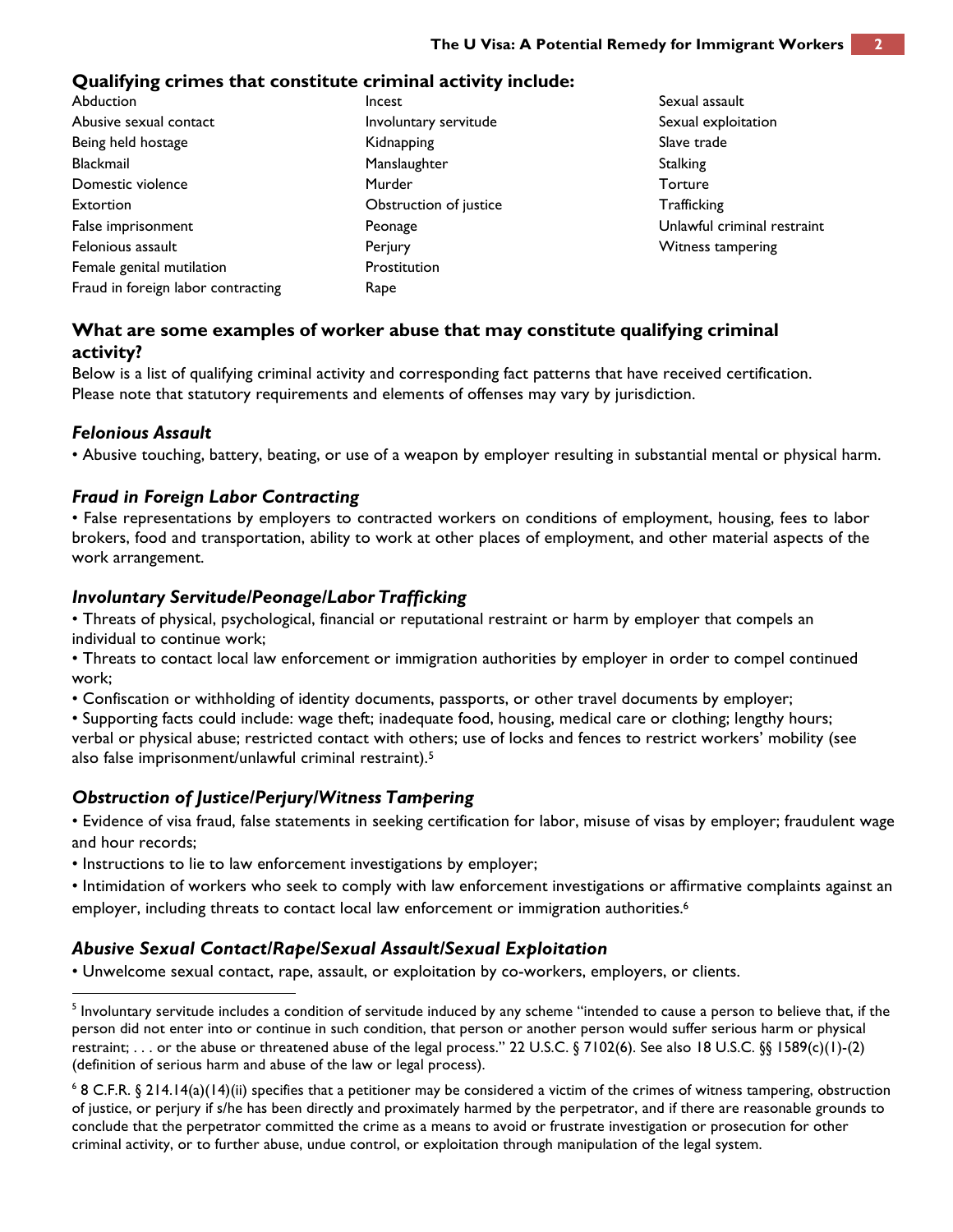## **What government agencies have the authority to certify a U Visa petition?**

Federal, state, or local law enforcement agencies, prosecutors, and judges may certify a U visa petition. U visa regulations specify that labor agencies such as the Equal Employment Opportunity Commission and the Department of Labor, which have criminal investigative jurisdiction in their respective areas of expertise, are valid certifying agencies.<sup>7</sup> Federal judges have also certified U visa petitions in the context of labor abuse.<sup>8</sup>

Several labor enforcement agencies have released certification protocol for U visas. These agencies include the U.S. Department of Labor (US DOL), the Equal Employment Opportunity Commission (EEOC), the National Labor Relations Board (NLRB), as well as the New York Department of Labor (NY DOL), the California Department of Fair Housing and Employment (CA DFEH), the California Division of Labor Standards Enforcement (CA DLSE), and the Illinois Department of Labor (IDOL). In addition, local, state, and federal law enforcement agencies, prosecutors, and judges have certified U visa petitions for workplace-related crimes. Copies of agency protocols are available at http://www.just-pay.org and nipnlg.org/WorkplaceCrimes.html.

On April 2, 2015, the Wage and Hour Division (WHD) of the Department of Labor began certifying three additional crimes: extortion, fraud in foreign labor contracting and "forced labor"9. Additionally, the WHD has also begun certifying T-visas, a temporary non-immigrant status available to non-citizen victims of human trafficking, in the context of employment and related allegations of violation of law enforced by WHD. T-visas have historically been underutilized relative to U-visas and may be a viable alternative to individuals seeking U-visas in certain context. Individuals may apply for both T- and U-visa certifications simultaneously with the WHD. For information about DOL's implementation of the T-visa certification process please see Field Assistance Bulletin No. 2011-1 – Addendum, Department of Labor, Wage and Hour Division April 2, 2015.

<sup>&</sup>lt;u> 1989 - Jan Samuel Barbara, político establecido de la provincia de la provincia de la provincia de la provinci</u>  $78$  C.F.R. § 214.14(a)(2).

<sup>8</sup> See, e.g., *Garcia v. Audubon Cmty. Mgmt*., No. 08-1291, 2008 WL 1774584 (E.D. La. Apr. 15, 2008).

 $^9$  Forced labor is not one of the qualifying criminal activities specifically enumerated in the U visa statute. The Department of Labor has stated that forced labor is "generally recognized as a crime that is 'similar' to the crimes of trafficking, involuntary servitude and peonage." Field Assistance Bulletin No. 2011-1 – Addendum, Department of Labor, Wage and Hour Division April 2, 2015. Under 8 C.F.R. § 214.14(a), crimes that are 'similar activities' to enumerated QCAs, meaning that "the nature and elements of the offenses are substantially similar to the statutorily enumerated list of criminal activities," qualify for U visa certification.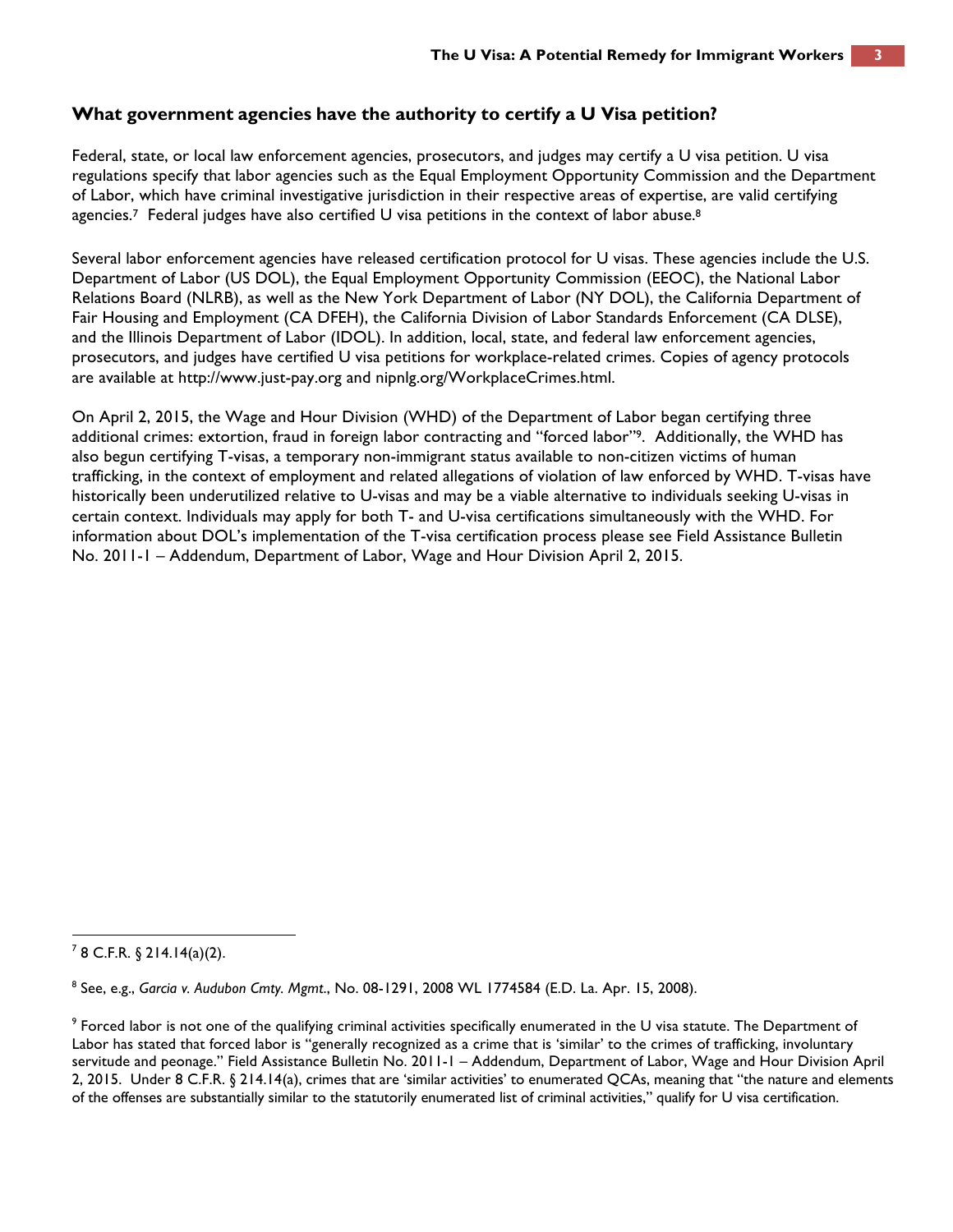## **FEDERAL CERTIFYING AGENCIES WITH EXISTING POLICIES**

| <b>Certifying</b><br><b>Labor Agency</b>              | <b>QCAs Certified</b>                                                                                                                                                                                                                                                                                                                   | <b>Other Requirements</b>                                                                                                                                                                                                                                                                         | <b>Requests for Certification</b>                                                                                                                                                                                                                                                                                |
|-------------------------------------------------------|-----------------------------------------------------------------------------------------------------------------------------------------------------------------------------------------------------------------------------------------------------------------------------------------------------------------------------------------|---------------------------------------------------------------------------------------------------------------------------------------------------------------------------------------------------------------------------------------------------------------------------------------------------|------------------------------------------------------------------------------------------------------------------------------------------------------------------------------------------------------------------------------------------------------------------------------------------------------------------|
| U.S. Department of<br>Labor                           | Involuntary servitude,<br>peonage, trafficking,<br>obstruction of justice,<br>witness tampering,<br>extortion, fraud in<br>foreign labor<br>contracting <sup>10</sup> , and<br>forced labor. <sup>11</sup><br>The DOL will also<br>certify any additional<br>QCAs where an<br>applicant already<br>qualifies for a QCA<br>listed above. | -Authority to certify is limited<br>to Wage and Hour Division<br>(WHD).<br>-Considers whether QCA arises<br>in context of employment and<br>related allegation of violation of<br>law enforced by DOL WHD.<br>-In-person interview of applicant<br>required. Advocate may<br>accompany applicant. | -Request for certification,<br>detailed description of facts and<br>relevant case law/statutes should<br>be submitted to one of five<br>Regional U Visa Coordinators.<br>Advocates may consider<br>including a draft of Form I-918B.                                                                             |
| National Labor<br><b>Relations Board</b>              | All QCAs specified by<br>statute.                                                                                                                                                                                                                                                                                                       | -QCA must be related to an<br>unfair labor practice under<br>investigation by NLRB.                                                                                                                                                                                                               | -NLRB regional offices should<br>contact Assistant General<br>Counsel Aaron Karsh,<br>aaron.karsh@nlrb.org, and<br>Deputy Assistant General<br>Counsel David Kelly,<br>david.kelly@nlrb.org if<br>approached with request for<br>certification. Advocates may<br>consider including a draft of Form<br>$I-918B.$ |
| U.S. Equal<br>Employment<br>Opportunity<br>Commission | All QCAs specified by<br>statute.                                                                                                                                                                                                                                                                                                       | -QCA must be related to<br>unlawful employment<br>discrimination investigated by<br>EEOC.<br>-Interview of applicant required.                                                                                                                                                                    | -Request for certification,<br>including Form I-918B, detailed<br>description of facts and relevant<br>case law/statutes should be<br>submitted to EEOC Regional<br>Attorney.                                                                                                                                    |

 

 $10$  The DOL has indicated that it will consider U visa certifications for fraud in foreign labor contracting where the fraudulent activity took place within and/or outside the United States.

<sup>&</sup>lt;sup>11</sup> See footnote 9.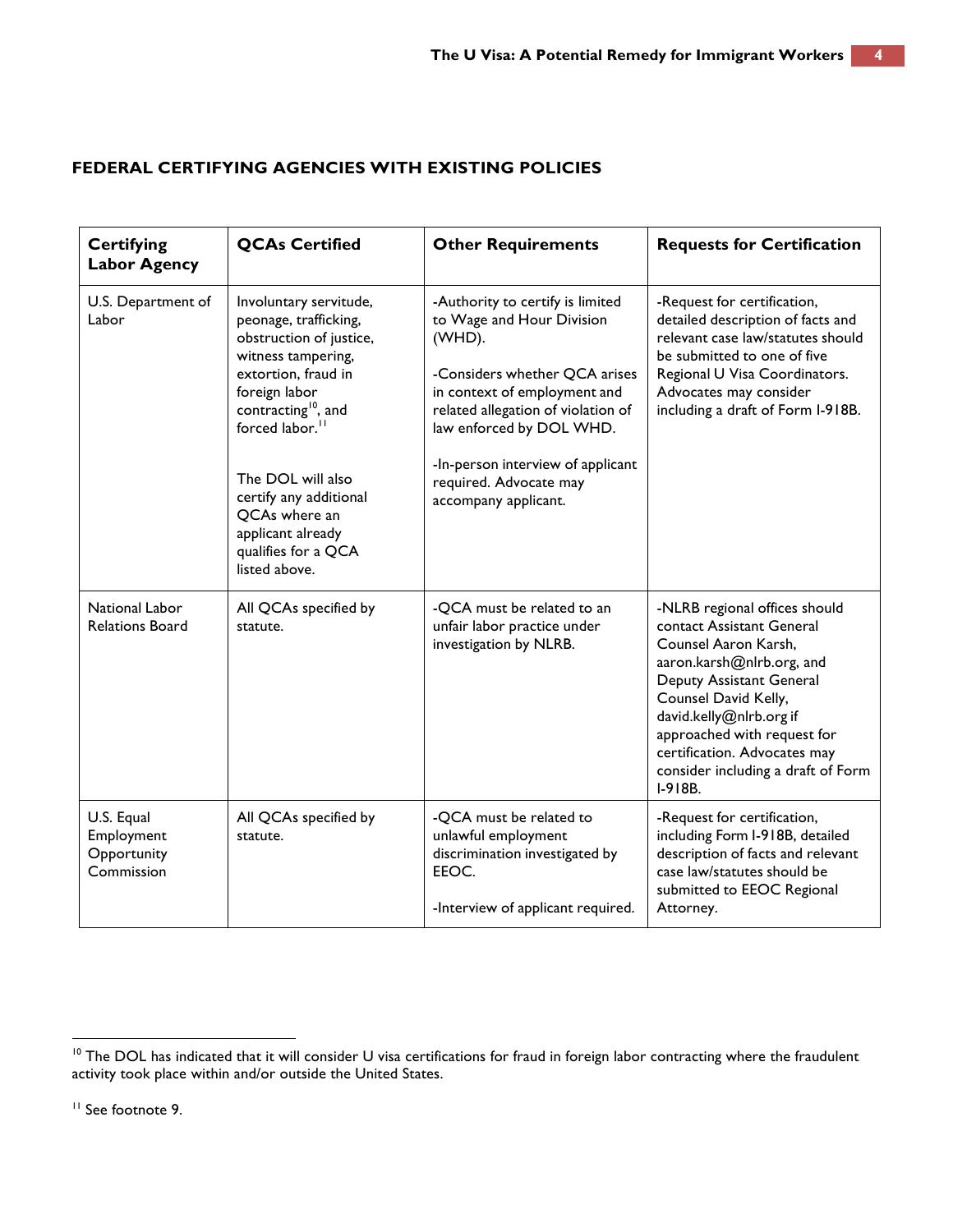## **STATE CERTIFYING AGENCIES WITH EXISTING POLICIES**

| <b>Certifying</b><br><b>Labor Agency</b>                      | <b>OCAs Certified</b>             | <b>Other Requirements</b>                                                                                                                           | <b>Requests for Certification</b>                                                                                                                                                                                                                               |
|---------------------------------------------------------------|-----------------------------------|-----------------------------------------------------------------------------------------------------------------------------------------------------|-----------------------------------------------------------------------------------------------------------------------------------------------------------------------------------------------------------------------------------------------------------------|
| California<br>Department of Fair<br>Employment and<br>Housing | All QCAs specified by<br>statute. | -DFEH must conduct an<br>investigation into a FEHA or<br>Ralph Act claim.                                                                           | - Advocates may consider<br>submitting a request for<br>certification including details of the<br>QCA, knowledge of incident, and<br>helpfulness of the victim and a draft<br>of Form I-918B. Advocates may<br>contact Mary Bonilla at<br>mbonilla@ca.dfeh.org. |
| California Division<br>of Labor Standards<br>Enforcement      | All QCAs specified by<br>statute. | -OCA must be detected or<br>investigated in the course of<br>DLSE's enforcement efforts.                                                            | -Request for certification,<br>including draft I-918B, DLSE case<br>status and case number, and<br>description of QCA and<br>helpfulness of victim.                                                                                                             |
| Illinois Department<br>of Labor                               | All QCAs specified by<br>statute. | -IDOL must have jurisdiction to<br>investigate charge or is<br>conducting an ongoing<br>investigation.                                              | -Oral or written request to<br>IDOL employee; draft I-918B,<br>and cover letter describing<br>request.                                                                                                                                                          |
| New York<br>Department of<br>Labor                            | All QCAs specified by<br>statute. | -NY DOL must have jurisdiction<br>to investigate case (allegation of<br>NY state labor law violation).<br>-Petitioner must be a victim of a<br>QCA. | -Request for certification,<br>including I-918B, NY DOL claim<br>number and names of staff<br>involved in claim, and other<br>relevant information should be<br>submitted to NY Labor<br>Commissioner.                                                          |

## **How do you petition for a U visa?**

In order to successfully petition for a U visa, the applicant must first obtain certification from a law enforcement agency stating that he or she is a victim and has been, is currently, or likely to be helpful in the detection, investigation, or prosecution of a qualifying criminal activity. The certification form, Form I-918 Supplement B, must be signed by a supervisory agent from the certifying agency.

After obtaining certification, the applicant must then submit a complete U visa petition to U.S. Citizenship and Immigration Services (USCIS), which has authority to grant the U visa. The petition should include:

- Form I-918 "Petition for U Nonimmigrant Status"
- Form I-918B "U Nonimmigrant Status Certification"
- Supplemental evidence: personal statement, other evidence of abuse/injury
- Copy of identity page of applicant's passport (or request for waiver)
- Form I-192 Waiver "Application for Advance Permission to Enter as Non-Immigrant" (when applicable, with fee of \$585 or a request for a fee waiver)
- Form G-28 "Notice of Entry as Appearance of Attorney or Accredited Representative"
- Form I-918A "Petition for Qualifying Family Members of U-1 Recipient"